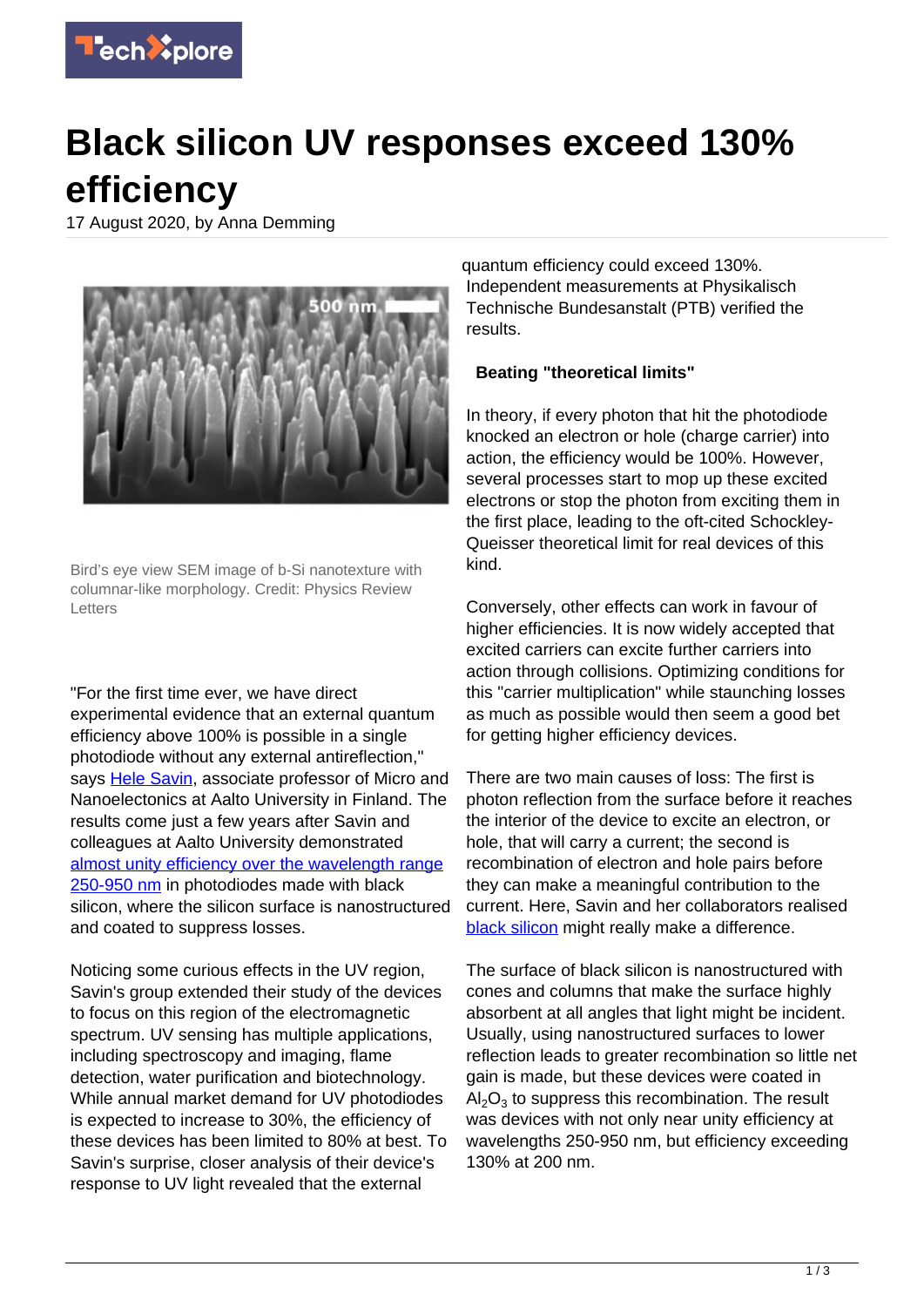

## **All you need is UV**

Keen to determine what was enhancing the efficiency beyond 100%, the researchers simulated the [electric field](https://techxplore.com/tags/electric+field/) and electrostatic distribution in modeled nanocones and nanocolumns on a surface. "Our hypothesis was that it must be related to some quantum confinement or similar phenomenon as we were using nanometer-scale dimensions in our device," Savin says.

Surprisingly, the simulations showed no increase in electric field in the nanocones or nanocolumns, suggesting they were not responsible for enhancing the efficiency by boosting carrier multiplication or some other effect. Instead, the researchers found that once losses were suppressed, the high-energy UV photons could knock a carrier with enough clout to trigger a cascade of carrier multiplication, enhancing the device efficiency.

"In the past, the devices have suffered from optical and electrical losses, which have then masked the phenomenon that we are now seeing," explains Savin. "We were able to overcome the losses and fabricated a totally loss-free device, and therefore were able to go even beyond the theoretical limit of 100%." She also notes that since the material is silicon, it is also CMOS compatible, which is good news for industrial fabrication.

The simulations also revealed an odd disparity between the electric field, which was not higher in the middle of the nanostructures, and the electrostatic potential, which was. Usually, one follows the other, but Savin and collaborators explain the unusual difference in terms of the hole density needed to counter the fixed charge density of the  $\mathsf{Al}_2\mathsf{O}_3$  coating. "The silicon nanostructures have changed from [n-type](https://techxplore.com/tags/n-type/) to p-type (without using any dopant atoms)," says Savin. "So we are "virtually" doping the nanostructures."

The researchers are already in the process of commercializing their results through their spin-off company ElFys Inc., as well as trying to exceed 100% efficiency for other wavelengths, as well.

 **More information:** M Garin et al, Black-silicon ultraviolet photodiodes achieve external quantum efficiency above 130%, Physics Review Letter (Just accepted) [journals.aps.org/prl/accepted/ …](https://journals.aps.org/prl/accepted/3b07dY27X9e1a57943f61234ffbcb06f4a5ba1ac5) [234ffbcb06f4a5ba1ac5](https://journals.aps.org/prl/accepted/3b07dY27X9e1a57943f61234ffbcb06f4a5ba1ac5) , [arxiv.org/abs/1907.13397](https://arxiv.org/abs/1907.13397)

© 2020 Science X Network